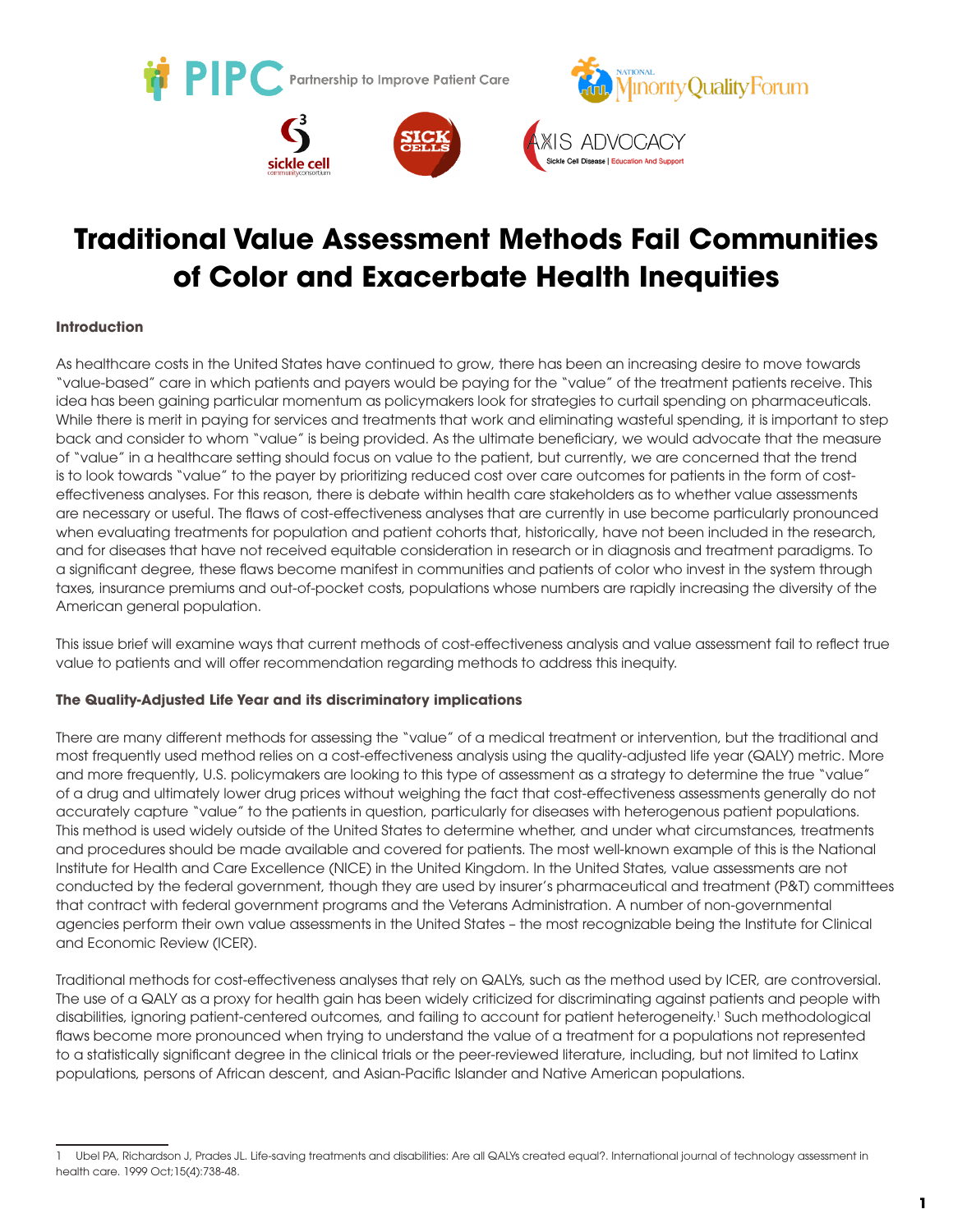The QALY is discriminatory towards people with disabilities and chronic conditions because it uses a weighted health utilityi that at baseline tends to be lower when assigned to patients who are considered to have worse health.<sup>2</sup> This has been highlighted as affecting numerous patient cohorts; from the disabled,<sup>3</sup> seniors,4 and those with mental illness.<sup>5</sup> The inevitable outcome is that the average QALY gains for interventions targeted at these patients will systematically produce lower estimates of overall health gain compared to patients who do not have the same health challenges. This problem is so widely accepted that there has been longstanding objection by policymakers and the American public to the use of QALYbased cost-effectiveness analyses. Notably, in 1992, the administration under President George H.W. Bush established that Oregon's efforts to use a QALY-based cost-effectiveness standard in Medicaid would violate the Americans with Disabilities Act (ADA) by systematically disadvantaging people with pre-existing disabilities.6 The Affordable Care Act (ACA) also includes a safeguard that prohibits Medicare from using cost-effectiveness assessments to make any coverage or payment decisions.<sup>7</sup>

Even those who conduct cost effectiveness analyses have recognized these problems, and there have been a number of attempts to develop alternatives to the QALY to overcome them, such as the Equal Value of Life Years Gained (evLYG)<sup>8</sup> and most recently the Health Years Total (HYT).<sup>9</sup> While both are successful in reducing the impact of distributional inequity as compared to the QALY, they also have wider limitations, which make them questionable substitutes for a broken measure. The evLYG limits the value of interventions that both extend life and improve quality of life,<sup>10</sup> whereas the HYT, while improving distributional probity, does not altogether fix it.

In this age of personalized and precision medicine, groundbreaking therapies and cures are being developed for sickle cell disease, hepatitis C, heart failure, type 2 diabetes. These are innovative approaches that advance the science and enable therapeutic responses to be responsive to populations that have historically been defined as minorities in the United States. Unfortunately, conventional value assessment methodologies and metrics are at best dismissive of these patients and, at worst, willfully blind with a callous disregard for their impact on these patients.

#### **The inherent bias problem**

Most cost-effectiveness analyses rely on data from randomized clinical trials (RCTs) and health utility preference weighting surveys. These data sources rely on inputs from Caucasian populations.

| <b>ICER ASSESSMENT</b>          | <b>RACE BREAKDOWN WITHIN PUBLISHED TRIAL</b><br><b>DATA SETS</b> |                  | <b>RACE BREAKDOWN WITHIN THE WIDER</b><br><b>POPULATION OF NEED (US)</b> |                  |
|---------------------------------|------------------------------------------------------------------|------------------|--------------------------------------------------------------------------|------------------|
|                                 | <b>African American</b>                                          | <b>Caucasian</b> | <b>African American</b>                                                  | <b>Caucasian</b> |
| <b>High Cholesterol</b>         | 5%                                                               | 86%              | 12.6%                                                                    | 72.4%            |
| <b>Type 2 Diabetes</b>          | 7%                                                               | 79%              | 16%                                                                      | 69%              |
| <b>Hepatitis C</b>              | 7.2%                                                             | 85%              | 22%                                                                      | 64%              |
| <b>Prostate Cancer</b>          | 10%                                                              | 74%              | 20%                                                                      | 80%              |
| <b>High Cholesterol</b>         | 3%                                                               | 85%              | 14%                                                                      | 69%              |
| <b>Congestive Heart Failure</b> | 6%                                                               | 82%              | 16%                                                                      | 66%              |

#### Table 1: Racial breakdown of data sets used in ICER assessments in comparison to racial breakdown of the actual United States population of need.

Health Econ. 2001;10:573–577.

<sup>2</sup> Wagstaff A. QALYs and the equity-efficiency trade-off. Journal of health economics. 1991 May 1;10(1):21-41.

<sup>3</sup> Amundson R. Disability, ideology, and quality of life. Quality of life and human difference. Genetic Testing, Health Care and Disability. 2005 May 9:101-20. 4 Cookson R, Culyer AJ. Measuring overall population health: the use and abuse of QALYs. Evidence-based public health: effectiveness and efficiency. 2010;148.

<sup>5</sup> Ashton T, Cumming J, Devlin N. Prioritising health and disability support services: principles, processes and problems. Wellington, New Zealand: National Health Committee. 1999 Feb.

<sup>6</sup> Brock D. Ethical issues in the development of summary measures of population health states. In: Field MJ, Gold MR, eds. Summarizing Population Health. Washington, DC: National Academies Press; 1998:63–81.

<sup>7</sup> PPACA. Sec. 6301\1182 SSA. Page 678. Available at: http://housedocs.house.

gov/energycommerce/ppacacon.pdf. Accessed January 5, 2020.

<sup>8</sup> Nord E, Pinto JL, Richardson J, Menzel P, Ubel P. Incorporating societal concerns for fairness in numerical valuations of health programmes. Health Economics. 1999;8:25–39

<sup>9</sup> Basu A, Carlson J, Veenstra D. Health Years in Total: A New Health Objective Function for Cost-Effectiveness Analysis. Value in Health. 2019 Dec 24. 10 Johannesson M. Should we aggregate relative or absolute changes in QALY?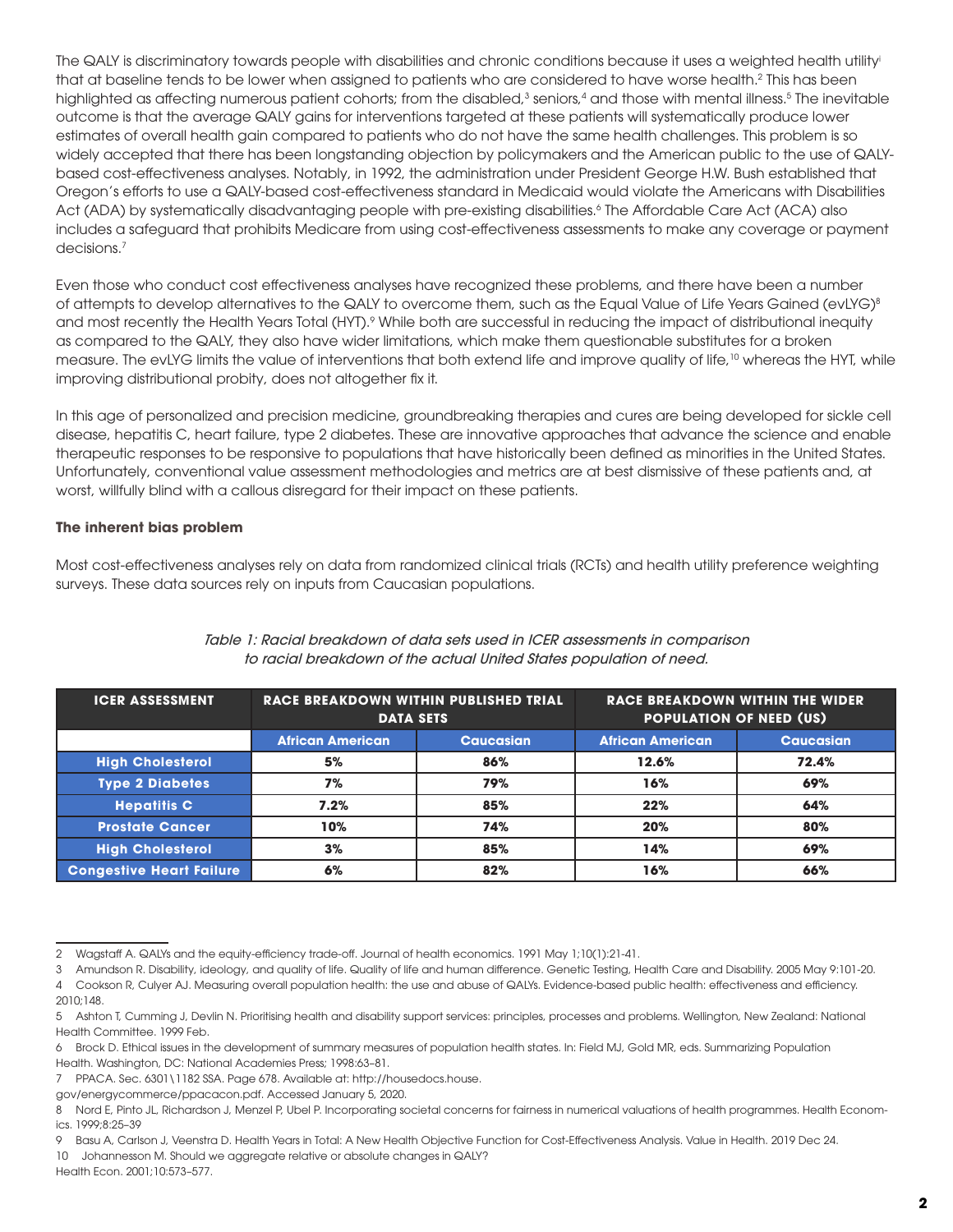QALY-based value assessments, particularly those developed prior to the launch of a treatment, rely heavily on randomized clinical trials for key inputs into their calculations.11 RCTs are often highly homogenous, primarily consisting of white males. Fewer than 10% of Americans are enrolled in RCTs, and lack of enrollment is even greater among patients and communities of color.

There have been numerous studies highlighting this lack of diversity in RCTs both in Europe<sup>12</sup> and the United States.<sup>13</sup>, <sup>14</sup>

Despite representation in clinical trials being an area of increased focus by stakeholders including the FDA and biopharmaceutical industry, representation of diverse populations remains a challenge. In fact, only 8% of clinical trial enrollees are Hispanic, when Hispanic Americans make up 17% of the overall population. This lack of representation holds especially true for certain diseases. For example, Americans of African descent are more likely to have respiratory ailments than white Americans; but, as of 2015, only 1.9%of all studies of respiratory disease included this population.

Oncology is particularly illustrative of this systemic inequity. In a review of recruitment in phase 3 cancer clinical trials<sup>15</sup> conducted between 2001 and 2010, reviewers found that just 6.2% were African American; in contrast to studies conducted between 1990 and 2000, in which 10.5% were African American. This illustrates that despite awareness of the problem that RCTs are highly homogeneous, efforts to enroll African Americans appear to have diminished or become less effective over the last two decades.

This failure to power clinical trials to yield statistically significant results for patients of color compromises the clinical validity of data and information regarding disease presentation and therapeutic responses and findings regarding safety and efficacy. By extension, methodologies designed and employed by health economists to assess the relative value of health technologies are equally compromised and discreditable.

One can easily see how this problem with scientific validity has the result of disserving communities of color and actually increasing disparities by looking at the example of ICER's assessment for type 2 diabetes shown in table 1. The assessment relied on data sets in which African Americans were underrepresented by over 50% compared to the actual population of need. This immediately presents a problem in which these results are not representative of the actual population and will serve to exacerbate disparities for minority patients.

For example, if a particular therapy is effective for an African American population, but less effective for a Caucasian population, but the enrolled trial cohort is dominantly Caucasian, with African Americans under-represented, its average effect size<sup>ii</sup> demonstrated by the RCT will be small, and the therapy will have a lower chance of being approved.

Conversely, if a therapy is highly effective for Caucasians and less effective for African Americans, with a similar distribution of RCT participants as before, this will result in an overestimation of the effect size and increase its chance of being approved. Multiply this effect by the hundreds and thousands of trials that have evaluated the thousands of therapies that have been approved – or not – over the decades and you have a systematic bias of available therapies that favor Caucasians to the detriment of African Americans and other disenfranchised patients and communities.

## **Value assessments are largely based on population-level averages and rarely report results specific to minorities**

Value assessments are largely based on population-level averages, and rarely are results specific to patients or communities of color identified in final results. In fact, in a recent review of cost-effectiveness analyses published through 2016, only 19% reported patient subgroup results and only 4.4% reported on race or ethnicity specifically.<sup>16</sup> As a result, based on the data inputs to these assessments, the risk profile for an individual is likely to be a proxy closely aligned with someone white, middle aged, and male.

<sup>11</sup> Editors, The. "Clinical Trials Have Far Too Little Racial and Ethnic Diversity." Scientific American, Scientific American, 1 Sept. 2018, www.scientificamerican. com/article/clinical-trials-have-far-too-little-racial-and-ethnic-diversity/.

<sup>12</sup> Allmark P. Should research samples reflect the diversity of the population?. Journal of medical ethics. 2004 Apr 1;30(2):185-9.

<sup>13</sup> Corbie-Smith G, Thomas SB, George DM. Distrust, race, and research. Archives of internal medicine. 2002 Nov 25;162(21):2458-63.

<sup>14</sup> Flaskerud JH, Nyamathi AM. Attaining gender and ethnic diversity in health intervention research: cultural responsiveness versus resource provision. Advances in Nursing Science. 2000 Jun 1;22(4):1-5.

<sup>15</sup> Kwiatkowski K, Coe K, Bailar JC, Swanson GM. Inclusion of minorities and women in cancer clinical trials, a decade later: have we improved?. Cancer. 2013 Aug 15;119(16):2956-63.

<sup>16</sup> Lavelle TA, Kent DM, Lundquist CM, Thorat T, Cohen JT, Wong JB, Olchanski N, Neumann PJ. Patient variability seldom assessed in cost-effectiveness studies. Medical Decision Making 2018;38(4):487–94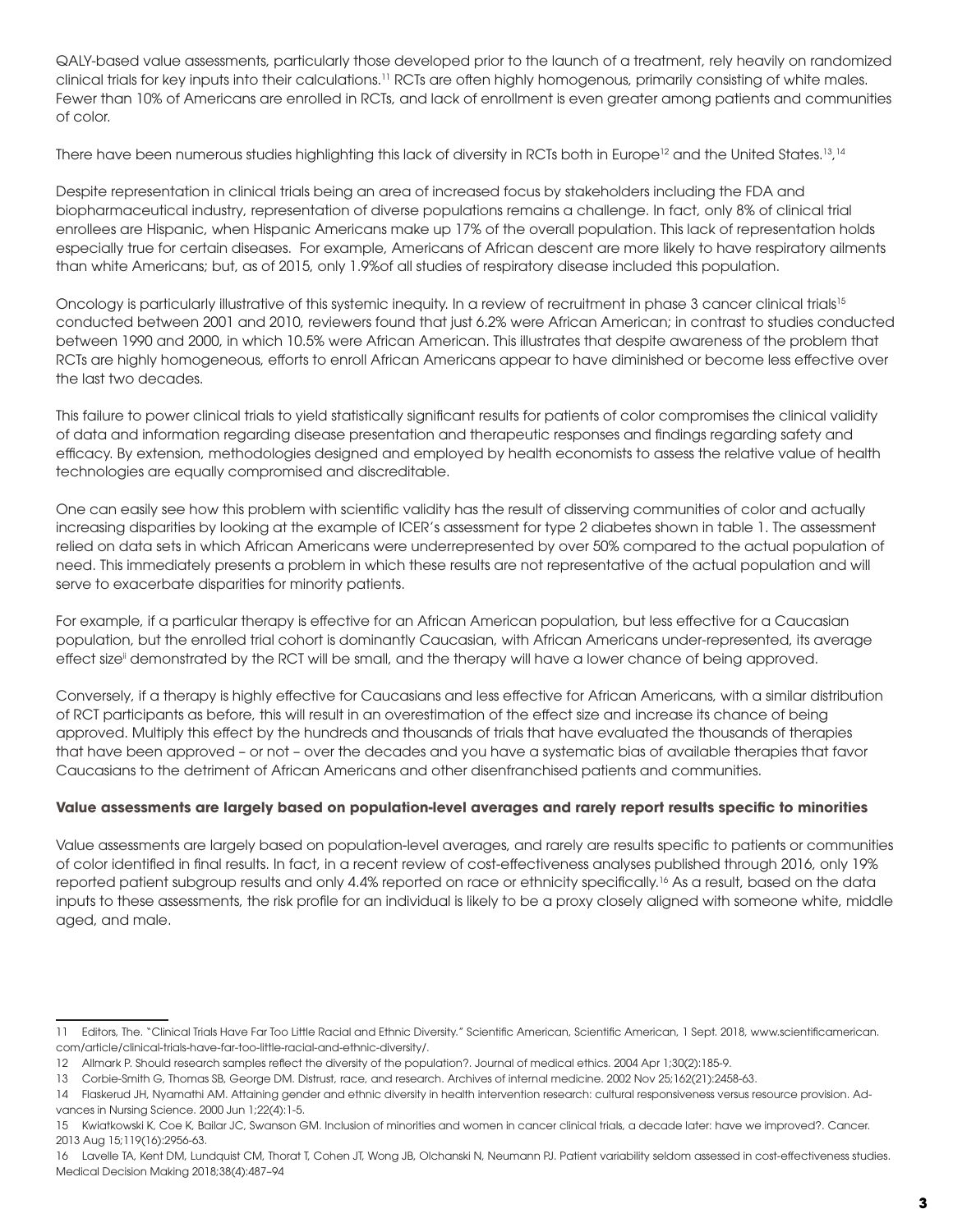It is well established that generating and reporting differential value assessment across patient subgroups leads to substantial health gains, both through treatment selection and coverage.17, 18 Therefore, ignoring heterogeneity in patient populations, and simply providing results for overall populations—even when clinical evidence shows differential effectiveness across subpopulations—leads to a cost effectiveness assessment of value by payers that is different than the clinical assessment of value made by clinicians and patients. This disconnect can ultimately lead to inefficient decision making based on reimbursement and pricing, which disservices minority patients by not providing them with the most clinically effective healthcare. This is unacceptable.

#### **QALYs assign lower value to the lives of patients with disabilities and chronic conditions**

It is well documented that the QALY places lower value on the life years of individuals with disabilities and chronic conditions.19 As described earlier, the QALY metric is constructed using a weighted utility that is lower for those with worse health and has a discriminatory effect on those with disabilities and chronic conditions.

African Americans have higher rates as well as earlier onset of chronic conditions and disabilities.<sup>20</sup> For example, 25% of African Americans have diagnosed disabilities, and Hispanic Americans have significantly higher rates of certain chronic conditions including diabetes and obesity.21 Therefore, the QALY method further exacerbates health status disparities by inherently de-valuing life years lived with a disability or chronic disease.

One recent example of this issue is in is ICER's assessment of treatments for sickle cell disease (SCD), a chronic and disabling disease that disproportionately impacts African Americans and Hispanic Americans to a greater degree than Caucasian, non-Hispanics. Until very recently, there has been little progress in available therapeutic options. An overdue sign of hope came in the past two years, with three new treatments for SCD approved for use by the FDA. This was a huge step forward for patients and clinicians who feel the disease has been neglected due to systemic racism. Following this new innovation, ICER initiated a QALY-based value assessment of these treatments before they were all approved by FDA, despite the shortcomings of the metric in assessing treatments for minorities. The ICER assessment acknowledged that all three treatments evaluated resulted in higher life expectancy than usual care alone, but its QALY-based economic base case still found these therapies to not be cost-effective.

### **Health utilities are typically derived from homogenous Caucasian non-Hispanic populations**

The calculation of a QALY relies on the use of numeric "utilities" to determine the "value" of various health states. The utilities from which health states are determined are based on large, country specific surveys of the general public. These health state valuation studies that are translated into QALYs are undertaken in predominantly white populations, and weighting calculations are largely constructed using linear regression, which can over-homogenize weights around the medium health states. That means the value of a health state and its weight in the calculation of value is derived from populations that don't reflect minorities. In the design and construction of the tool that measures these utilities, the selection and construction of the "domains" that make up quality of life tools were constructed by a small group of white men forty years ago in Switzerland.<sup>22</sup> No one has challenged these sets to be updated, as it would be inconvenient for the method despite its need to appropriately measure disease impacts in minority populations.

#### **Utility designs may not incorporate outcomes that matter to patients, including social determinants of health**

This type of utility design, by definition, over-values the largest subpopulation in the general population, which, in the United States, has been, historically, Caucasian non-Hispanics. Populations of color generally have greater exposure to risk factors,<sup>23</sup> greater burden from disease,<sup>24</sup> and higher levels of severity of disease.<sup>25</sup> This is primarily because they have

25 Crosslin KL, Wiginton KL. The impact of race and ethnicity on disease severity in systemic lupus erythematosus. Ethnicity & disease. 2009 Feb;19(3):301.

<sup>17</sup> Basu A. Economics of individualization in comparative effectiveness research and a basis for a patient-centered health care. Journal of health economics. 2011 May 1;30(3):549-59.

<sup>18</sup> Espinoza MA, Manca A, Claxton K, Sculpher MJ. The value of heterogeneity for cost-effectiveness subgroup analysis: conceptual framework and application. Medical Decision Making. 2014 Nov;34(8):951-64.

<sup>19</sup> Brock DW. Cost-effectiveness and disability discrimination. Economics & Philosophy. 2009 Mar;25(1):27-47.

<sup>20</sup> Thorpe, Roland J Jr et al. "Relationship Between Chronic Conditions and Disability in African American Men and Women." Journal of the National Medical Association vol. 108,1 (2016): 90-8. doi:10.1016/j.jnma.2015.12.012

<sup>21 &</sup>quot;Hispanic Health." Centers for Disease Control and Prevention, Centers for Disease Control and Prevention, 5 May 2015, www.cdc.gov/vitalsigns/hispanic-health/index.html.

<sup>22</sup> Oliver A. Discovering the QALY: Or How Rachel Rosser Changed My Life. Alan Williams in Personal Histories in Health Research, ed. Adam Oliver. Nuffield Twst. London 2005.

<sup>23</sup> Leigh JA, Alvarez M, Rodriguez CJ. Ethnic minorities and coronary heart disease: an update and future directions. Current atherosclerosis reports. 2016 Feb 1;18(2):9.

<sup>24</sup> McKenna MT, Michaud CM, Murray CJ, Marks JS. Assessing the burden of disease in the United States using disability-adjusted life years. American journal of preventive medicine. 2005 Jun 1;28(5):415-23.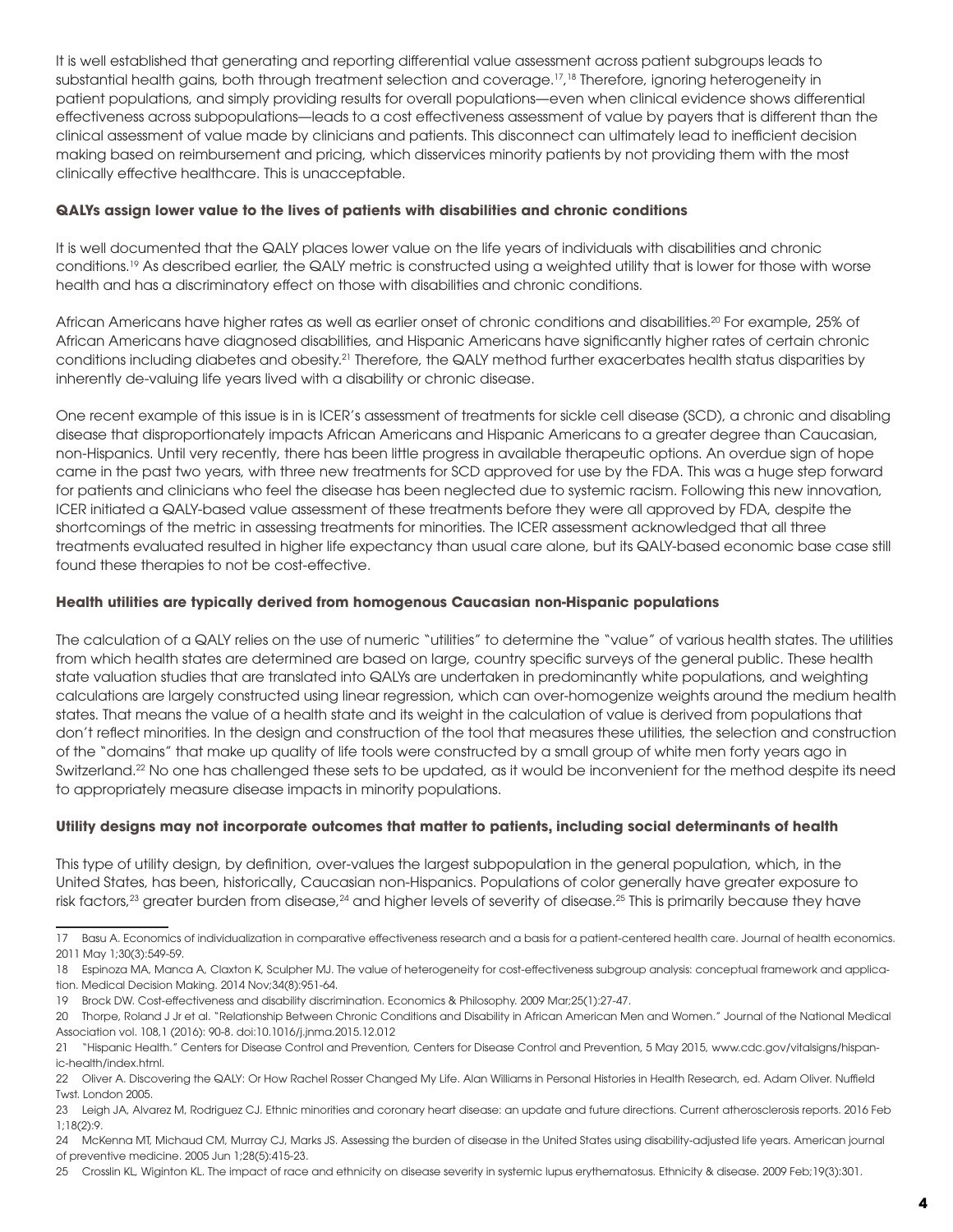lower access $^{26}$  to—and as such lower utilization $^{27,28}$  of—healthcare services, and the healthcare services they do receive are largely poorer in quality. The current novel coronavirus crisis exemplifies the systemic inequities that result in increased risk for avoidable morbidity and mortality for communities of color, from case finding, diagnostic testing for COVID-19, and inpatient triage plans states and hospitals have put into place which favor "healthier" patients who have the potential to be "most productive" upon recovery.<sup>29</sup>,<sup>30</sup>

Traditional value assessment methodologies, which rely on largely Caucasian population averages assume levels of healthcare access and utilization, treatment delivery patterns, disease burden and severity, presence of co-morbidities, and adherence to therapies that will, almost without fail, lead to an underestimate of the value of such therapies to patients of color.

An example of this is ICER's SCD assessment, which used claims data to determine the number of acute pain crises (APC) in SCD patients. Claims data sets have the advantage of showing real-world data for cost. Nevertheless, there are many variables for which this type of data is clearly a poor proxy. No one assumes that all episodes of disease are treated in the healthcare system, especially with varying accessibility to health care within populations. As noted above, patients and communities of color have lower rates of utilization of healthcare services. This pertains to the calculation of APC for SCD. Most patients prefer to handle APC in a home setting, not through hospital admission. The American Society of Hematology (ASH) noted this to ICER in its first comment letter, and the point is backed up empirically by studies that show patients managed most of their APC at home versus in a hospital setting.31

Failure to incorporate outcomes that matter to patients, including lost productivity and caregiver burden also means outcomes such as lost productivity and caregiver burden are not value assessment, but it becomes especially problematic when conducting evaluations of treatments for communities of color, as research has shown that, generally, these patients have less savings, are less likely to be in salaried professions, are less likely to get sick leave or have paid sick leave, have smaller social support networks and are less likely to be insured. Therefore, indirect effects and outcomes can impact minorities in more pronounced ways.32

One strategy to better capture outcomes that matter to patients is using disease-specific patient-reported outcome (PRO) tools. When assessing treatments for a disease like SCD that impacts primarily communities of color, disease specific PROs would solve for some of these inequities, but cost-effectiveness analyses generally rely on generic PROs. Using a general tool typically fails to capture outcomes that actually matter to the patients in question, and we again end up in a situation where a poor proxy is being used. Generic PRO tools like EQ5D especially fail to capture unique needs of minority communities. An example of this can be seen in ICER's SCD assessment, which relies on studies that were undertaken using a generic patient-reported outcome (PRO) tool called the EQ5D, rather than disease specific tools.

#### **Innovative methods under development that could remedy inequities presented by value assessments**

From the perspective that the primary goal of a healthcare system should be to serve patients and provide them with the best possible care, we should not continue using one-size-fits all value assessments. It is imperative that the entire healthcare ecosystem work together to develop and nurture alternative approaches that reduce risk and increase the value of health care for patients, including communities of color and those with disabilities. Our healthcare system has entered an era of personalized medicine, and our goal should be to realize the promise of this evolution and ensure that each patient is getting the best, most appropriate treatment for their individual needs. At this point, health evaluation techniques serve to exacerbate health disparities across populations through "intervention-generated inequality."33 In order to avoid this, we must develop evaluation techniques that account for these disparities and allow us to quantify them, and then use to them to address disparities proactively.

<sup>26</sup> Clemans-Cope L, Kenney GM, Buettgens M, Carroll C, Blavin F. The Affordable Care Act's coverage expansions will reduce differences in uninsurance rates by race and ethnicity. Health Affairs. 2012 May 1;31(5):920-30.

<sup>27</sup> Toth PP, Stevens W, Chou JW. Why published studies of the cost-effectiveness of PCSK-9 inhibitors yielded such markedly different results. Journal of medical economics. 2017 Jul 3;20(7):749-51.

<sup>28</sup> May FP, Rolston VS, Tapper EB, Lakshmanan A, Saab S, Sundaram V. The impact of race and ethnicity on mortality and healthcare utilization in alcoholic hepatitis: a cross-sectional study. BMC gastroenterology. 2016 Dec 1;16(1):129.

<sup>29</sup> The Times Editorial Board (2020) 'Editorial: Who do we save from coronavirus and who do we let die? Take wealth, race and disability out of that brutal equation'. The Los Angeles Times, 25 April.

<sup>30</sup> Sitrin C, Sutton S. "Why New Jersey's ventilator guidelines may favor younger, whiter patients." Politico, April 19, 2020. https://subscriber.politicopro.com/ article/2020/04/19/why-new-jerseys-ventilator-guidelines-may-favor-younger-whiter-patients-1277682

<sup>31</sup> Smith WR, Penberthy LT, Bovbjerg VE, McClish DK, Roberts JD, Dahman B, Aisiku IP, Levenson JL, Roseff SD. Daily assessment of pain in adults with sickle cell disease. Annals of internal medicine. 2008 Jan 15;148(2):94-101.

<sup>32</sup> Choudhury, Sharmila. "Social Security Administration." Social Security Administration Research, Statistics, and Policy Analysis, Social Security Office of Policy , 1 June 2003, www.ssa.gov/policy/docs/ssb/v64n4/v64n4p1.html.

<sup>33</sup> Lorenc T, Petticrew M, Welch V, Tugwell P. What types of interventions generate inequalities? Evidence from systematic reviews. J Epidemiol Community Health. 2013 Feb 1;67(2):190-3.